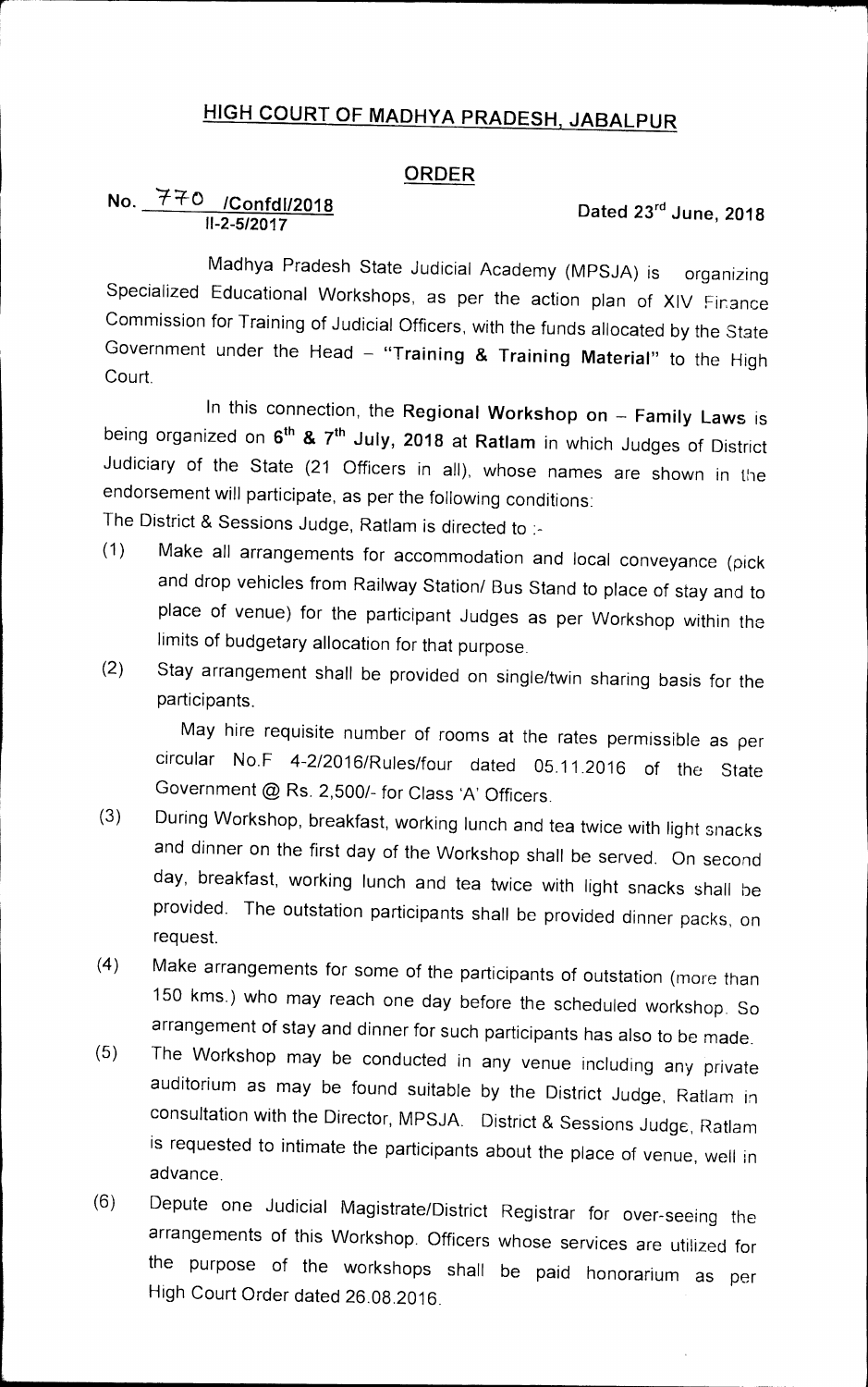- (7) The District Judge, Ratlam shall make all payments within seven days of the Workshop and forward the details with copies of bills to the Director, MPSJA.
- (8) The participants attending the Workshop at Ratlam shall submit their T.A. bills to the concerned District Judge for reimbursement. The concerned District Judge is authorized to reimburse the T.A. Bills as per the rules out of the funds allocated for the purpose.

**BY ORDER OF HON'BLE THE CHIEF JUSTICE** 

216/18 (ARVIND KUMAR SHUKLA) **REGISTRAR GENERAL** 

## **Endt. No.**  $\frac{44}{1}$  /Confdl/2018 **Dated 23<sup>rd</sup> June, 2018**

Copy forwarded to :-

- 1 Principal Secretary, Government of M.P., Law & Legislative Affairs Department, Vindhyachal Bhawan, Bhopal.
- $2<sub>1</sub>$
- 1. Smt. Usha Gedam, Principal Judge, Family Court, Dhar
- 2. Shri Mohammad Syedu! Abrar Ansari, Principal Judge, Family Court, Dewas
- 3. Shri Subodh Kumar Jain, Principal Judge, Family Court, Indore
- 4. Smt. Surabhi Mishra, I Addl. Principal Judge, Family Court, Indore
- 5. Smt. Renuka Kanchan , II Addl. Principal Judge, Family Court, Indore
- 6. Shri Rajvardhan Gupta, Principal Judge, Family Court, Mandsaur
- 7. Shri Anil Kumar Bhatia, Principal Judge, Family Court, Ratlam
- 8. Shri Gyan Prakash Agrawal , Principal Judge, Family Court, Ujjain
- 9. Shri Anjani Nandan Joshi, Addl. Principal Judge, Family Court, Ujjain
- 10. Shri Nitiraj Singh Sisodiya, ADJ, Jawad, District Neemuch
- 11. Smt. Alka Dubey, X ADJ, Ujjain
- 12. Shri Puran Chand Gupta, ADJ, Mahidpur, District Ujjain
- 13. Shri Ashok Gupta, III ADJ, Dr. Ambedkar Nagar, District Indore
- 14. Shri Kalu Singh Bariya, ADJ, Dharampuri, District Dhar
- 15. Shri Goutam Bhatt, II ADJ, Bagli, District Dewas
- 16. Shri Rajeev K. Pal, I ADJ, Jaora, District Ratlam
- 17. Shri Sunil Malvi, II AJ To I ADJ, Jhabua
- 18. Shri Sanjay Kumar Chaturvedi, ADJ, Garonth, District Mandsaur
- 19. Shri Dagdu Singh Chouhan, AD], Jobat, District Alirajpur
- 20. Shri Kamal Joshi, I ADJ, Barwaha, District Mandleshwar
- 21. Smt. Vidhi Saxena, ADJ, Agar, District Shajapur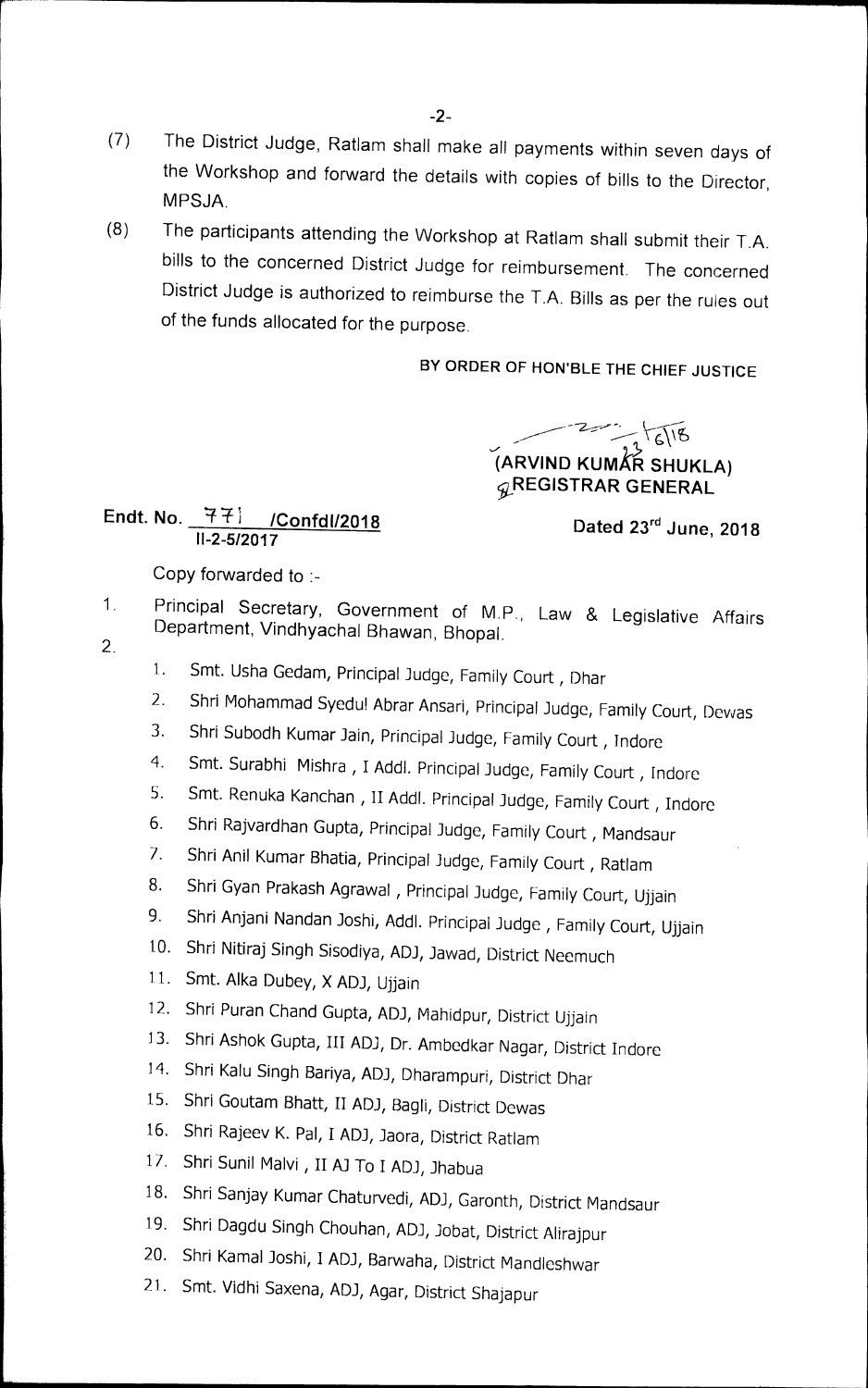**With a direction to participate in the aforesaid Workshop at Ratlam**  scheduled to be held from 6<sup>th</sup> & 7<sup>th</sup> July, 2018.

- 3. The participant Judges (except from District Headquarters Ratlam) shall be entitled for Travelling Allowance as per entitlement under the Rules.
- 4 The participant Judges shall be provided with accommodation at Ratlam and for local conveyance, only pick and drop vehicles from Railway Station/ Bus Stand to place of stay on arrival and from place of stay to Railway Station/ Bus Stand on departure and to place of venue during training for the participant Judges by the District & Sessions Judge, Ratlam.
- 5 The participants are further directed to contact District & Sessions Judge, Ratlam regarding arrangements of stay and local conveyance.
- 6 The officers nominated are directed to arrange their Board Diary in such a manner that no case is listed on the dates, on which they are directed to attend this training. If, cases have already been fixed for the said dates, summons should not be issued and if summons are issued, the parties should be informed about the change in dates.
- 7 Barring exceptional circumstances, the participants nominated for the Workshop shall not pray for adjustment. District & Sessions Judges of the respective districts are authorized to deal with matter of exemption, if any. After exempting the said Judge looking to his/her exigency, another Judge of the same cadre be nominated under intimation to the Academy.
- 8. The District & Sessions Judge, Ratlam/ Ujjain/ Neemuch/ Dhar/ Indore/ Dewas/ Jhabua/ Mandsaur/ Alirajpur/ Mandleshwar/ Shajapur for information and necessary action.
- 9. The Principal Judge, Family Court, Dhar/ Dewas/ Indore/ Mandsaur/ Ratlam/ Ujjain for information and necessary action.
- 10. Budgetary allocation of **Rs.2,80,000/-** will be made to the District & Sessions Judge, Ratlam vide a separate order of the High Court to meet the expenses of Workshop on 6<sup>th</sup> & 7<sup>th</sup> July, 2018.
- 11. Budgetary allocation for reimbursement of TA/ Fuel expenses of participant judges from the respective districts will be made to the District and Sessions Judge, Dhar/ Dewas/ lndore/ Mandsaur/ Ratlam/ Ujjain/ Neemuch/ Dhar/ Dewas/ Jhabua/ Alirajpur/ Mandleshwar/ Shajapur, vide a separate order of the High Court.
- 12. Registrar (1.T.), High Court of Madhya Pradesh, Jabalpur, for sending copy of order by e-mail to following Judicial Officers:-
	- 1. District Judge (Inspection), High Court Premises, Jabalpur/ District Judge (Inspection), J.E.-1, Judges Enclave, Residency Area, Indore-452001./ District Judge (Inspection), 28/B, Race-course Road, Opposite Maila Ground, Gwalior (M.P.), for information.